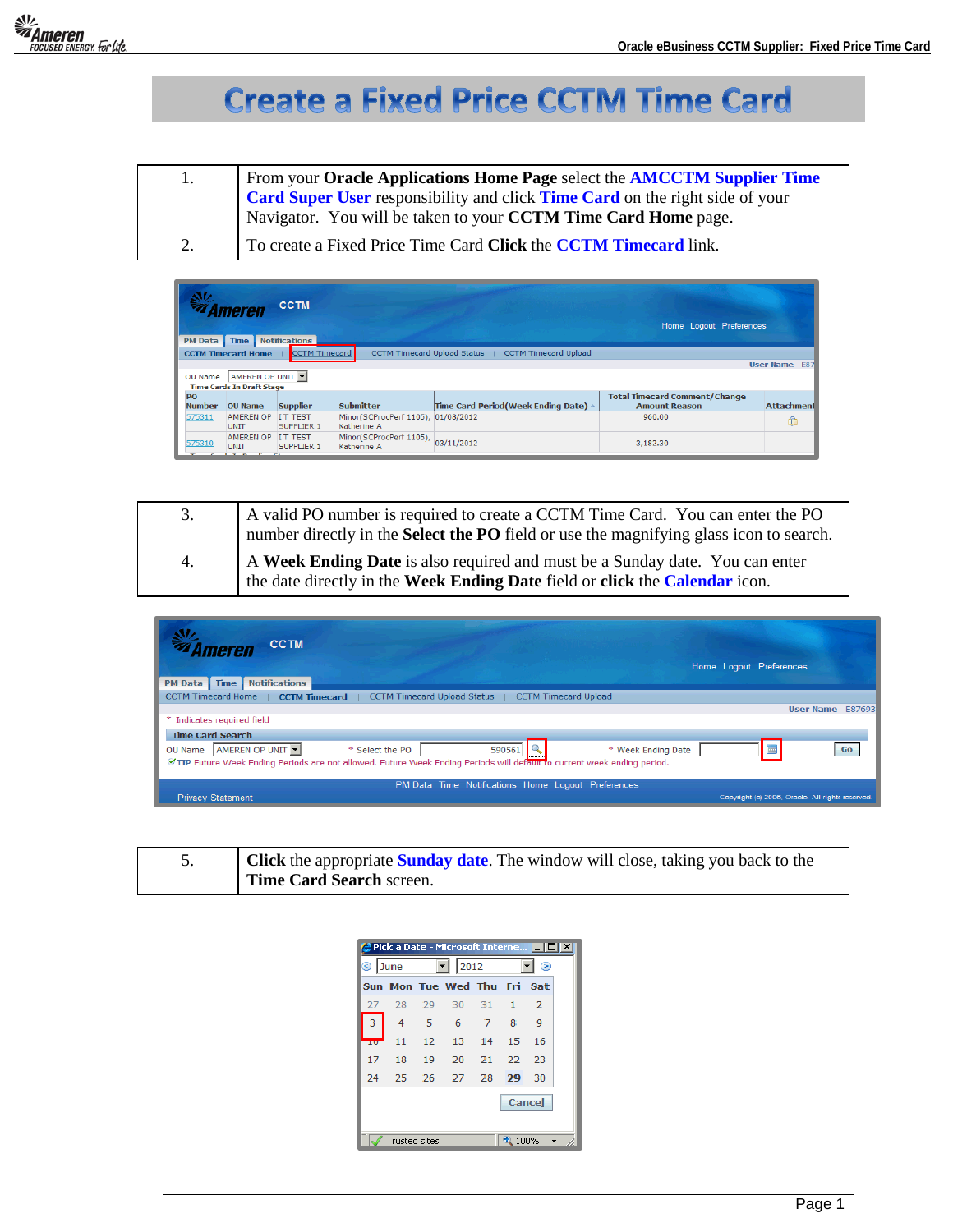| The Week Ending Date is auto-populated from the calendar icon. Click the Go<br>button. |
|----------------------------------------------------------------------------------------|
|                                                                                        |

| <b><i><u><b>A</b> Ameren</u></i></b>     | <b>CCTM</b>   |                                                                                                                         |                                                    |                               | Home Logout Preferences |                                                       |                 |
|------------------------------------------|---------------|-------------------------------------------------------------------------------------------------------------------------|----------------------------------------------------|-------------------------------|-------------------------|-------------------------------------------------------|-----------------|
| PM Data Time                             | Notifications |                                                                                                                         |                                                    |                               |                         |                                                       |                 |
| CCTM Timecard Home   CCTM Timecard       |               | CCTM Timecard Upload Status                                                                                             |                                                    | <b>CCTM Timecard Upload</b>   |                         |                                                       |                 |
| * Indicates required field               |               |                                                                                                                         |                                                    |                               |                         | <b>User Name</b>                                      | E8769           |
| <b>Time Card Search</b>                  |               |                                                                                                                         |                                                    |                               |                         |                                                       |                 |
| OU Name AMEREN OP UNIT                   |               | * Select the PO                                                                                                         | 590561 Q                                           | * Week Ending Date 56/03/2012 |                         |                                                       | 60 <sub>2</sub> |
|                                          |               | @TIP Future Week Ending Periods are not allowed. Future Week Ending Periods will default to current week ending period. |                                                    |                               |                         |                                                       | Go              |
| The contract of the contract of the con- |               |                                                                                                                         | PM Data Time Notifications Home Logout Preferences |                               |                         | <b>CONTRACTOR CONTRACTOR COMMUNICATION CONTRACTOR</b> |                 |

| 7.  | Your Time Card is separated into 3 sections - PO Header Details, Time Card<br>Details and FP (Fixed Price) Details.<br>The first section of the Time Card, the <b>PO Header Details</b> , displays information<br>pulled directly from the Purchase Order (PO Type, Comments, Revision number,<br>Buyer name).<br>The Time Card Details section displays your Vendor Reference Number and the<br>Time Card Week Ending Date. In this section you will upload/add an<br>Attachment(s) - a requirement for every Time Card submitted. |
|-----|-------------------------------------------------------------------------------------------------------------------------------------------------------------------------------------------------------------------------------------------------------------------------------------------------------------------------------------------------------------------------------------------------------------------------------------------------------------------------------------------------------------------------------------|
| 8.  | In the FP Details section Click the <b>Add Another Row</b> button.<br>* The page will refresh<br><b>Add Another Row</b>                                                                                                                                                                                                                                                                                                                                                                                                             |
| 9.  | If the PO is <b>CCTM</b> iProcurement based, you will be required to enter or search for a<br><b>PO Line Number.</b><br>* If the PO originated in one of Ameren's two work management systems you will be<br>required to enter a valid Job Number as well.<br>For this exercise, click the <b>Magnifying Glass</b> icon to search.<br>* A new window will open.                                                                                                                                                                     |
| 10. | In the Search and Select window, you can click the Go button to search for all PO<br>Line Numbers. You can also narrow your search using the Search By fields. Select<br>the parameter you would like to search by (PO Line Number, PO Line Description),<br>type all or a portion (use % as wildcard) of the text you would like to search for, and<br>click the Go button.<br>For this exercise, click the Go button to search for all PO Line Numbers.<br>Go                                                                     |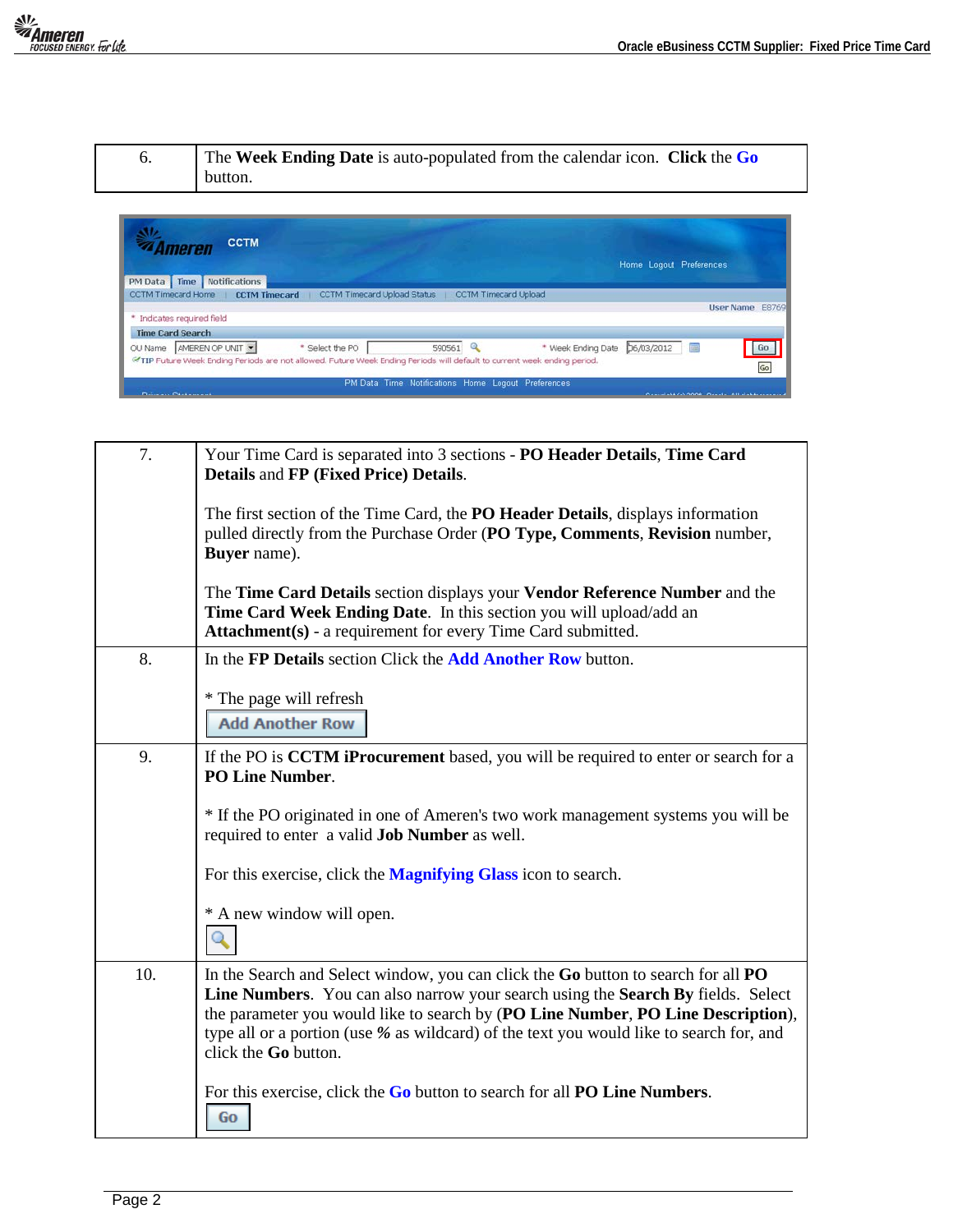|     | Oracle eBusiness CCTM Supplier: Fixed Price Time Card                                                                                                                                                                                                                                                                                                                               |
|-----|-------------------------------------------------------------------------------------------------------------------------------------------------------------------------------------------------------------------------------------------------------------------------------------------------------------------------------------------------------------------------------------|
| 11. | The page will refresh to display all PO Line Numbers and the PO Line Description<br>for each.                                                                                                                                                                                                                                                                                       |
|     | For this exercise, click the <b>Quick Select</b> icon for <b>PO Line Number 1</b> .                                                                                                                                                                                                                                                                                                 |
|     | * The window will close, taking you back to <b>Time Card Details</b> , where the <b>PO Line</b><br>Number field will now be populated.<br>围                                                                                                                                                                                                                                         |
| 12. | CCTM requires that you enter a Milestone to indicate a percentage of work completed<br>or a specific progress point.                                                                                                                                                                                                                                                                |
|     | * Contact the Time Card approver designated for this PO, to identify how Milestones<br>will be reported.                                                                                                                                                                                                                                                                            |
|     | For this exercise Type Phase I Complete in the Milestone field.                                                                                                                                                                                                                                                                                                                     |
| 13. | Enter the <b>total dollars</b> associated with the <b>Milestone</b> in the <b>Amount</b> field.                                                                                                                                                                                                                                                                                     |
|     | For this exercise Type 2000 in the Amount field.                                                                                                                                                                                                                                                                                                                                    |
| 14. | The Vendor Reference Number (VRN) field allows you to include corresponding<br>invoice information, internal to your organization, to guide reconciliation back to your<br>system of record. The VRN will be displayed on the ACH payment alert email<br>notification, and with invoice and payment details in iSupplier Portal (see iSupplier<br><b>Portal Supplier Invoicing)</b> |
|     | * The Change Reason field is required only when making changes to a rejected Time<br>Card, or a Time Card that was submitted and then pulled back to Draft status.                                                                                                                                                                                                                  |
|     | For this exercise, enter A50814 in the Vendor Reference Number field.                                                                                                                                                                                                                                                                                                               |
| 15. | CCTM requires that you include an Attachment in the Time Card Details section<br>when submitting a Time Card.                                                                                                                                                                                                                                                                       |
|     | * Contact the desginated Approver for each PO to determine what should be<br>attached.                                                                                                                                                                                                                                                                                              |
|     | To add an Attachment click the Add button.                                                                                                                                                                                                                                                                                                                                          |
|     | * You will be directed to a new page.<br>Add                                                                                                                                                                                                                                                                                                                                        |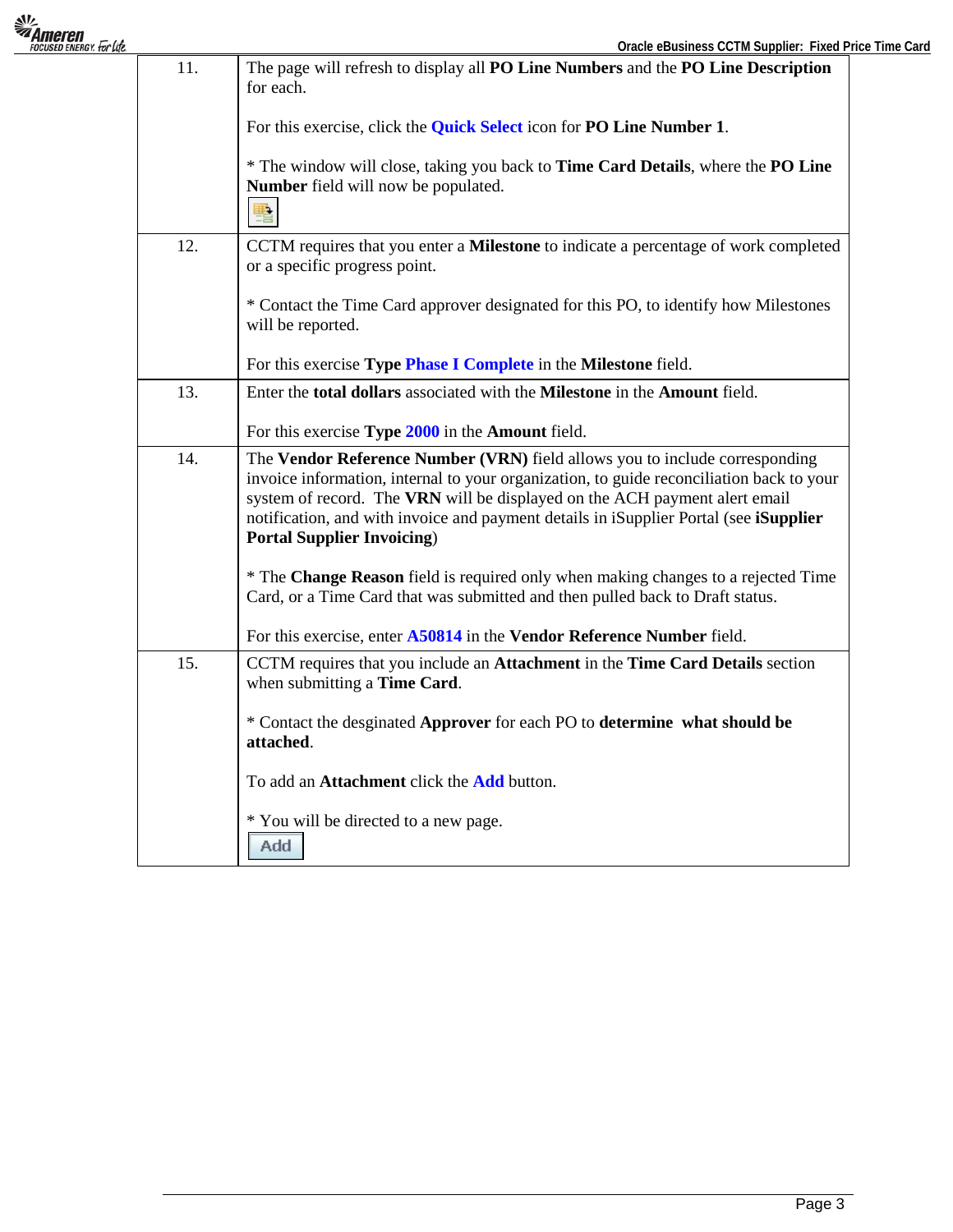| <b>CCTM</b><br>lmeren                                                                   | Home Logout Preferences Help                     |
|-----------------------------------------------------------------------------------------|--------------------------------------------------|
| PM Data   Time   Notifications                                                          |                                                  |
| CCTM Timecard Home   CCTM Timecard   CCTM Timecard Upload Status   CCTM Timecard Upload |                                                  |
| Time: CCTM Timecard >                                                                   |                                                  |
| <b>Add Attachment</b>                                                                   |                                                  |
| Desktop File/ Text/ URL -<br>Add                                                        | <b>Add Another</b><br>Cancel<br>Apply            |
|                                                                                         |                                                  |
| <b>Attachment Summary Information</b>                                                   |                                                  |
| Title                                                                                   |                                                  |
| Description<br>$\triangleq$                                                             |                                                  |
|                                                                                         |                                                  |
| ψ                                                                                       |                                                  |
| Category Miscellaneous                                                                  |                                                  |
|                                                                                         |                                                  |
| <b>Define Attachment</b>                                                                |                                                  |
| Type $C$ File<br>Browse                                                                 |                                                  |
| $C$ URL                                                                                 |                                                  |
| $C$ Text<br>×                                                                           |                                                  |
|                                                                                         |                                                  |
|                                                                                         |                                                  |
|                                                                                         |                                                  |
|                                                                                         |                                                  |
|                                                                                         |                                                  |
|                                                                                         |                                                  |
|                                                                                         |                                                  |
|                                                                                         | <b>Add Another</b><br>Cancel<br><b>Apply</b>     |
|                                                                                         |                                                  |
| PM Data Time Notifications Home Logout Preferences Help<br><b>Privacy Statement</b>     | Copyright (c) 2006, Oracle. All rights reserved. |
|                                                                                         |                                                  |
| Done                                                                                    | $*100%$ .<br>Trusted sites                       |

| <b>Step</b> | <b>Action</b>                                                                                                                    |
|-------------|----------------------------------------------------------------------------------------------------------------------------------|
| 16.         | The <b>Title</b> field is optional. If you have multiple attachments you can populate the this<br>field to name each attachment. |
|             | For this exercise type <b>Project Plan</b> in the <b>Title</b> field.                                                            |
| 17.         | CCTM allows a File, URL or Text attachment Type.                                                                                 |
|             | * To attach a File, click the Browse button to search for the corresponding file.                                                |
|             | ** To attach a URL, click the select circle and enter a valid URL in the<br>corresponding field.                                 |
|             | *** To attach a Text description, click the select circle and enter the required text in<br>the corresponding field.             |
|             | For this exercise, click the <b>Browse</b> button.                                                                               |
|             | * A Choose File window will open.<br>Browse.                                                                                     |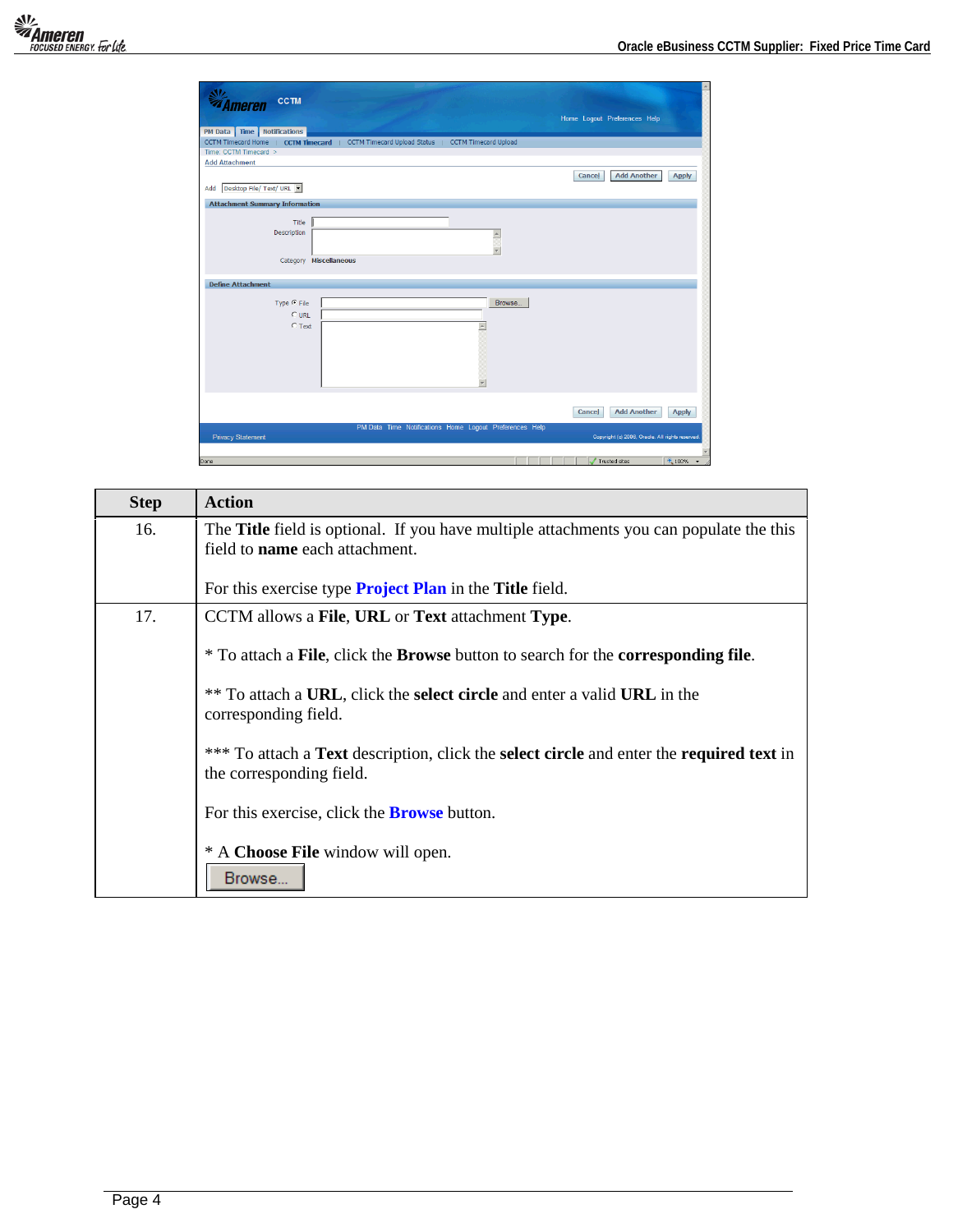| <b>Choose file</b>       |                                                                           |                 |                      |                          | 2x          |                                                         |                                    |                                                  |              |
|--------------------------|---------------------------------------------------------------------------|-----------------|----------------------|--------------------------|-------------|---------------------------------------------------------|------------------------------------|--------------------------------------------------|--------------|
|                          | Look in: C CCTM Overview                                                  |                 | $\blacktriangledown$ | $+B$ of $E$ .            |             |                                                         |                                    |                                                  |              |
| z,                       | CCTM Approver Training Manual.pdf<br>CCTM-Process-Flow.vsd                |                 |                      |                          |             |                                                         | Home Logout Preferences Help       |                                                  |              |
| My Recent                | CCTMSupplierTrainingManual.pdf                                            |                 |                      |                          |             |                                                         |                                    |                                                  |              |
| Documents                | TTTestSupplier-RateCard-579536.csv                                        |                 |                      |                          |             | ecard Upload                                            |                                    |                                                  |              |
| ß                        | ITTestSupplier-RateCard-579536.xlsx<br>ITTestSupplier-RateCard-588999.csv |                 |                      |                          |             |                                                         |                                    |                                                  |              |
| Desktop                  | ITTestSupplier-RateCard-588999.xlsx                                       |                 |                      |                          |             |                                                         |                                    |                                                  |              |
|                          | KSEnergy-RateCard-576800.csv                                              |                 |                      |                          |             |                                                         | Cancel                             | <b>Add Another</b>                               | <b>Apply</b> |
|                          | KS-RateCard-576800.xlsx<br>Rill KS-TimeCard-578587.xlsx                   |                 |                      |                          |             |                                                         |                                    |                                                  |              |
| My Documents             | P9 PO-590561-5-Phase-Plan.xlsx                                            |                 |                      |                          |             |                                                         |                                    |                                                  |              |
|                          | TimeCardExport-579540.csv                                                 |                 |                      |                          |             |                                                         |                                    |                                                  |              |
|                          | TimeCardExport-579540.xlsx                                                |                 |                      |                          |             |                                                         |                                    |                                                  |              |
| My Computer              |                                                                           |                 |                      |                          |             | $\triangleq$                                            |                                    |                                                  |              |
|                          |                                                                           |                 |                      |                          |             |                                                         |                                    |                                                  |              |
|                          |                                                                           |                 |                      |                          |             | ¥                                                       |                                    |                                                  |              |
| My Network<br>Places     | File name:                                                                |                 |                      | $\blacktriangledown$     | <b>Open</b> |                                                         |                                    |                                                  |              |
|                          | Files of type:                                                            | All Files (".") |                      | $\overline{\phantom{a}}$ | Cancel      |                                                         |                                    |                                                  |              |
|                          |                                                                           |                 |                      |                          |             |                                                         |                                    |                                                  |              |
|                          | Type $C$ File                                                             |                 |                      |                          |             | Browse.                                                 |                                    |                                                  |              |
|                          | $C$ URL                                                                   |                 |                      |                          |             |                                                         |                                    |                                                  |              |
|                          | $C$ Text                                                                  |                 |                      |                          |             |                                                         |                                    |                                                  |              |
|                          |                                                                           |                 |                      |                          |             |                                                         |                                    |                                                  |              |
|                          |                                                                           |                 |                      |                          |             |                                                         |                                    |                                                  |              |
|                          |                                                                           |                 |                      |                          |             |                                                         |                                    |                                                  |              |
|                          |                                                                           |                 |                      |                          |             |                                                         |                                    |                                                  |              |
|                          |                                                                           |                 |                      |                          |             |                                                         |                                    |                                                  |              |
|                          |                                                                           |                 |                      |                          |             |                                                         |                                    |                                                  |              |
|                          |                                                                           |                 |                      |                          |             |                                                         |                                    |                                                  |              |
|                          |                                                                           |                 |                      |                          |             |                                                         | Cancel                             | <b>Add Another</b>                               | <b>Apply</b> |
|                          |                                                                           |                 |                      |                          |             |                                                         |                                    |                                                  |              |
|                          |                                                                           |                 |                      |                          |             | PM Data Time Notifications Home Logout Preferences Help |                                    |                                                  |              |
| <b>Privacy Statement</b> |                                                                           |                 |                      |                          |             |                                                         |                                    | Copyright (c) 2006, Oracle. All rights reserved. |              |
|                          |                                                                           |                 |                      |                          |             |                                                         |                                    |                                                  |              |
| Done                     |                                                                           |                 |                      |                          |             |                                                         | $\sqrt{\phantom{a}}$ Trusted sites |                                                  | 电100% ·      |

| <b>Step</b> | <b>Action</b>                                                               |
|-------------|-----------------------------------------------------------------------------|
| 18.         | <b>Search</b> for and <b>choose</b> the file you want to attach.            |
|             | For this exercise double-click the <b>PO-590561-5-Phase-Plan.xlsx</b> file. |
|             | * The Choose File window will close.                                        |
|             | PO-590561-5-Phase-Plan.xlsx                                                 |

| <b>CCTM</b><br>Imeren                                                                                             |                                                  |
|-------------------------------------------------------------------------------------------------------------------|--------------------------------------------------|
|                                                                                                                   | Home Logout Preferences Help                     |
| <b>PM Data</b> Time   Notifications                                                                               |                                                  |
| CCTM Timecard Home   CCTM Timecard   CCTM Timecard Upload Status   CCTM Timecard Upload                           |                                                  |
| Time: CCTM Timecard >                                                                                             |                                                  |
| <b>Add Attachment</b>                                                                                             |                                                  |
|                                                                                                                   | <b>Add Another</b><br>Cancel<br><b>Apply</b>     |
| Desktop File/ Text/ URL<br>Add                                                                                    |                                                  |
| <b>Attachment Summary Information</b>                                                                             |                                                  |
|                                                                                                                   |                                                  |
| Project Plan<br>Title                                                                                             |                                                  |
| Description<br>$\triangleq$                                                                                       |                                                  |
|                                                                                                                   |                                                  |
| Category Miscellaneous                                                                                            |                                                  |
|                                                                                                                   |                                                  |
| <b>Define Attachment</b>                                                                                          |                                                  |
|                                                                                                                   |                                                  |
| C:\Documents and Settings\e87693\Desktop\CCTM Oven<br>Type $C$ File<br>Browse                                     |                                                  |
| $C$ URL.                                                                                                          |                                                  |
| $C$ Text                                                                                                          |                                                  |
|                                                                                                                   |                                                  |
|                                                                                                                   |                                                  |
|                                                                                                                   |                                                  |
|                                                                                                                   |                                                  |
|                                                                                                                   |                                                  |
|                                                                                                                   |                                                  |
|                                                                                                                   | <b>Add Another</b><br>Cancel<br><b>Apply</b>     |
| PM Data Time Notifications Home Logout Preferences Help                                                           |                                                  |
| <b>Privacy Statement</b>                                                                                          | Copyright (c) 2006, Oracle. All rights reserved. |
|                                                                                                                   |                                                  |
| https://ebusiness.ameren.com/OA_HTML/OA.jsp?page=/oracle/apps/fnd/framework/attachments/webui/FND_ATTACH_UPLOAD_P | Trusted sites<br>4100%                           |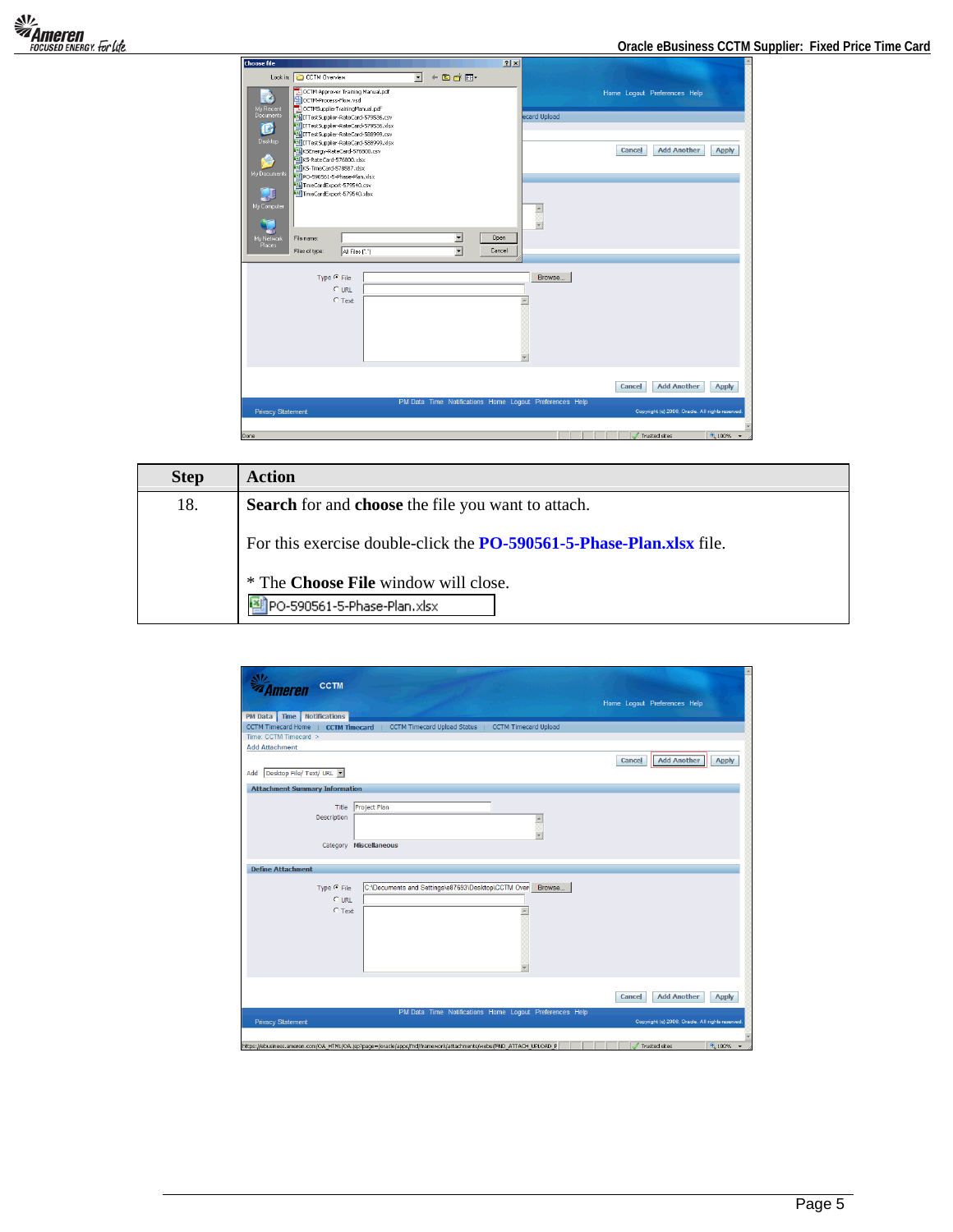| <b>Step</b> | Action                                                                     |
|-------------|----------------------------------------------------------------------------|
| 19.         | If you plan to include multiple attachments, Click the Add Another button. |
|             | For this exercise Click the Apply button, to complete one attachment.      |
|             | * You will be redirected to the Time Card page.                            |

| <b>PO Header Details</b>                                                                                                                                      |                                   |                                               |                       |                                                                                                            |                                                                                                                                       |               |                                                 |                                                      |
|---------------------------------------------------------------------------------------------------------------------------------------------------------------|-----------------------------------|-----------------------------------------------|-----------------------|------------------------------------------------------------------------------------------------------------|---------------------------------------------------------------------------------------------------------------------------------------|---------------|-------------------------------------------------|------------------------------------------------------|
|                                                                                                                                                               | PO Number 590561<br>PO Revision 0 | PO Type Fixed Price<br>OU Name AMEREN OP UNIT |                       |                                                                                                            | Comments CCTM Services -<br><b>Training</b><br>Supplier Name IT TEST SUPPLIER 1<br><b>Buyer</b> Collins (Purchasing<br>1150), Kerry K |               |                                                 |                                                      |
| <b>Time Card Details</b>                                                                                                                                      |                                   |                                               |                       |                                                                                                            |                                                                                                                                       |               |                                                 |                                                      |
| Entry Type Individual, Daily<br>* Attachments <sub>View</sub> Add                                                                                             |                                   | Vendor Reference Number                       | A58014                | Time Card Period(Week Ending Date) 06/03/2012                                                              | $\frac{1}{\sqrt{2}}$                                                                                                                  | Change Reason | <b>Total Hours</b>                              | Total                                                |
|                                                                                                                                                               |                                   |                                               |                       | TIP Attachment(s) with supporting documentation is required to submit a time card or a time card revision. |                                                                                                                                       |               |                                                 |                                                      |
| FP Labor                                                                                                                                                      |                                   |                                               |                       |                                                                                                            |                                                                                                                                       |               |                                                 |                                                      |
|                                                                                                                                                               |                                   |                                               |                       |                                                                                                            |                                                                                                                                       |               |                                                 |                                                      |
|                                                                                                                                                               |                                   |                                               | <b>PO Line Amount</b> | *Milestone                                                                                                 | *Amount                                                                                                                               |               | <b>PO Line Description</b>                      |                                                      |
| <b>FP Details</b><br>TIP You cannot delete a line that has been previously approved.<br>Select All Select None<br>Select Status PO Line Number<br>п.<br>Draft | $\mathbf Q$<br>$\mathbf{1}$       |                                               | 10,000.00             | Phase I Complete                                                                                           |                                                                                                                                       | 2,000,00      | <b>CCTM Services - Training</b>                 |                                                      |
| <b>Add Another Row</b>                                                                                                                                        |                                   | <b>Delete</b><br>Save                         |                       |                                                                                                            |                                                                                                                                       |               |                                                 |                                                      |
|                                                                                                                                                               |                                   |                                               |                       |                                                                                                            |                                                                                                                                       | Approver      | Minor(SCProcPerf 1105),                         |                                                      |
|                                                                                                                                                               |                                   |                                               |                       |                                                                                                            |                                                                                                                                       |               |                                                 |                                                      |
| <b>Return to Timecard Search</b><br><b>Privacy Statement</b>                                                                                                  |                                   |                                               |                       | PM Data Time Notifications Home Logout Preferences                                                         |                                                                                                                                       |               | Copyright (c) 2006, Oracle. All rights reserved | <b>Save and Submit</b><br>Delete Til Save and Submit |

| <b>Step</b> | <b>Action</b>                                                                                                                                                                                    |
|-------------|--------------------------------------------------------------------------------------------------------------------------------------------------------------------------------------------------|
| 20.         | After attachments are added, and when you are satisfied with Time Card details Click<br>the <b>Save and Submit</b> button.<br>Click the <b>Save and Submit</b> button.<br><b>Save and Submit</b> |
| 21.         | The page will refresh to display a <b>Confirmation</b> message stating the <b>Time Card was</b><br>submitted successfully.<br><b>Click CCTM Timecard Home.</b>                                   |